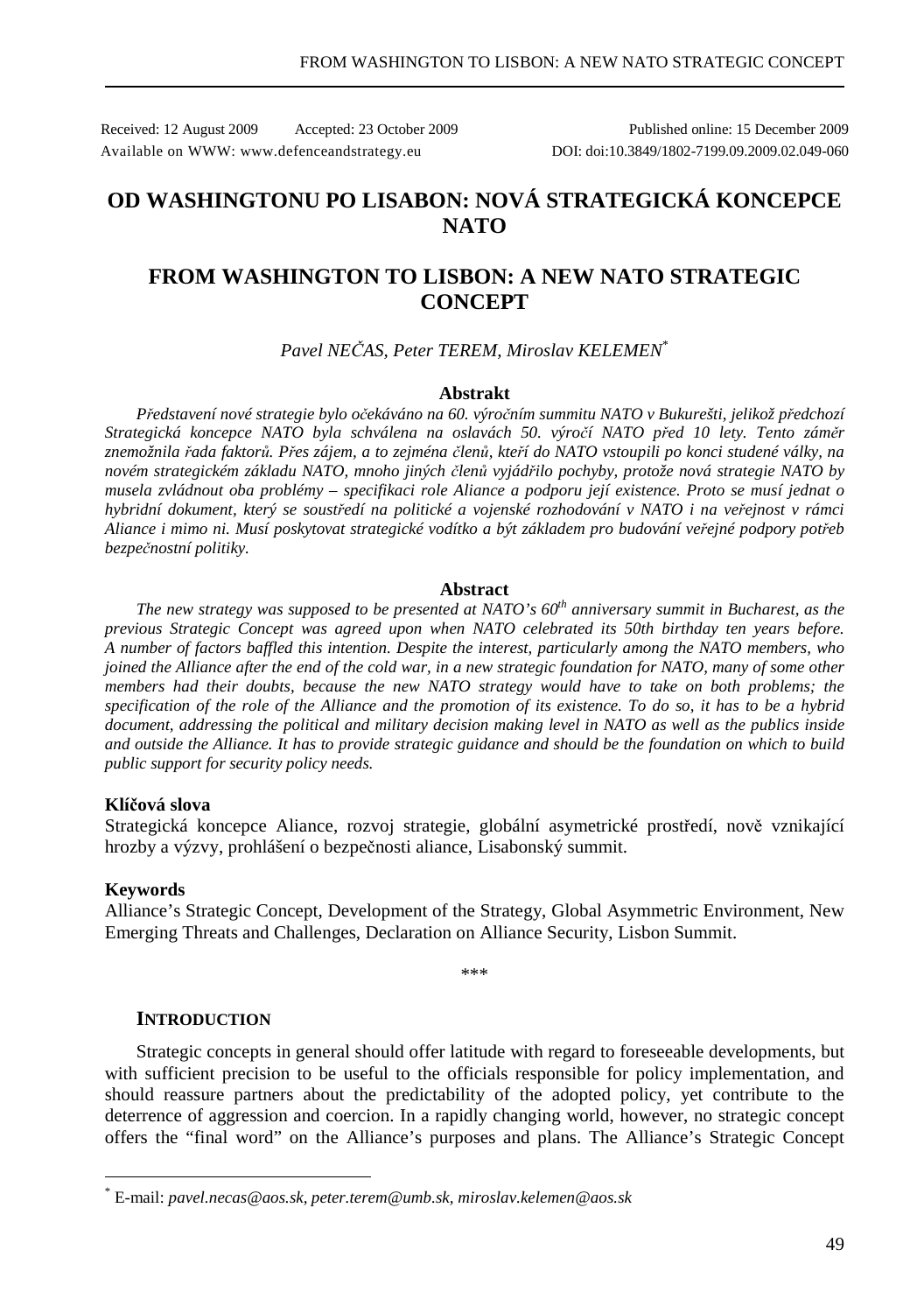stands high in the hierarchy of NATO policy documents, second only to the North Atlantic Treaty as an expression of the Alliance's policy. It has furnished a broad framework for the full range of the Alliance's pursuits and it has been complemented by other documents, including summit statements and regular ministerial communiqués approved by the North Atlantic Council that build upon and update each strategic concept.

Historically, the Allies have not prepared strategic concepts frequently. They have done so only when convinced of the political and practical necessity of such a complex, sensitive, and cumbersome undertaking. The 1991 Strategic Concept was prepared in light of the end of the Cold War and the dissolution of the Warsaw Pact. Prior to 1991, the Allies had not prepared a strategic concept since 1967, when they approved MC 14/3, widely known as the military strategy of "flexible response."<sup>1</sup> In 1967 they also endorsed the Harmel Report, which set forth the Alliance's broad political strategy for relations with the Soviet Union and its Warsaw Pact allies.<sup>2</sup> MC 14/3 and the Harmel Report together, covering political as well as military strategy, dealt with approximately the same areas encompassed by the 1991 Strategic Concept. The fact that the Allies saw no compelling need to prepare a new strategic concept during the 24 years from 1967 to 1991 may be attributed not only to factors such as the stability of the East-West stalemate and the intrinsic latitude of the 1967 policy statements, but also to acute awareness of the political difficulties and risks involved in preparing such documents.

The multipurpose functions of strategic concepts since 1991 present a further deterrent to undertaking a revision lightly. Prior to 1991, the Alliance's strategic concepts were classified documents dealing with military strategy for deterrence and defense and corresponding force requirements. The Allies composed the 1991 and 1999 Strategic Concepts with this purpose in mind, but also with the objective of communicating the Alliance's political strategy to their own citizens and to non-allied governments and publics. As a result, since 1991 the Alliance's strategic concepts have been unclassified statements with many purposes, above all, offering a coherent framework for the Alliance's many activities, providing guidance for military policy, including operations and force development, promoting public understanding of the Alliance's policies and communicating the Alliance's intentions to potential adversaries as well as current and prospective partners.

#### **CONCEPT GENESIS AND PHILOSOPHY**

Since 1991 the Alliance's security environment and activities substantially changed. The Allies have undertaken major non-Article 5 operations and have dramatically increased the scope of their outreach and cooperation with former adversaries and other countries in the Euro-Atlantic region. In the 1991 Strategic Concept the Allies acknowledged the risks of ethnic and territorial conflicts in central and Eastern Europe, but expressed little expectation of performing non-Article 5 missions, such as crisis management and peacekeeping. In fact, rather than anticipating the major operations of the 1990s, the Deliberate Force Operation air strikes in August-September 1995, followed by NATO-led Implementation Force (IFOR) and Stabilization Force (SFOR) deployments in Bosnia, and the Operation Allied Force air campaign in March-June 1999 and the subsequent Kosovo Force (KFOR) mission, the authors of the 1991 Strategic Concept focused on the Alliance's Article 5 task: collective defense against aggression affecting the Alliance's territory, rather than intervention beyond that territory. The language of the 1991 Strategic Concept suggests that, at that time, NATO did not envisage participating in any crisis management or peacekeeping operations as they came to be understood in subsequent years: "The Alliance is purely defensive in purpose: none of its weapons will ever be used except in self-defense. The role of the Alliance's military forces is to assure the territorial integrity and political independence of its member states, and thus contribute to peace and stability in Europe."<sup>3</sup>

Similarly, while the 1991 Strategic Concept envisaged dialogue and cooperation with non-NATO countries, it did not refer to the North Atlantic Cooperation Council (NACC), which was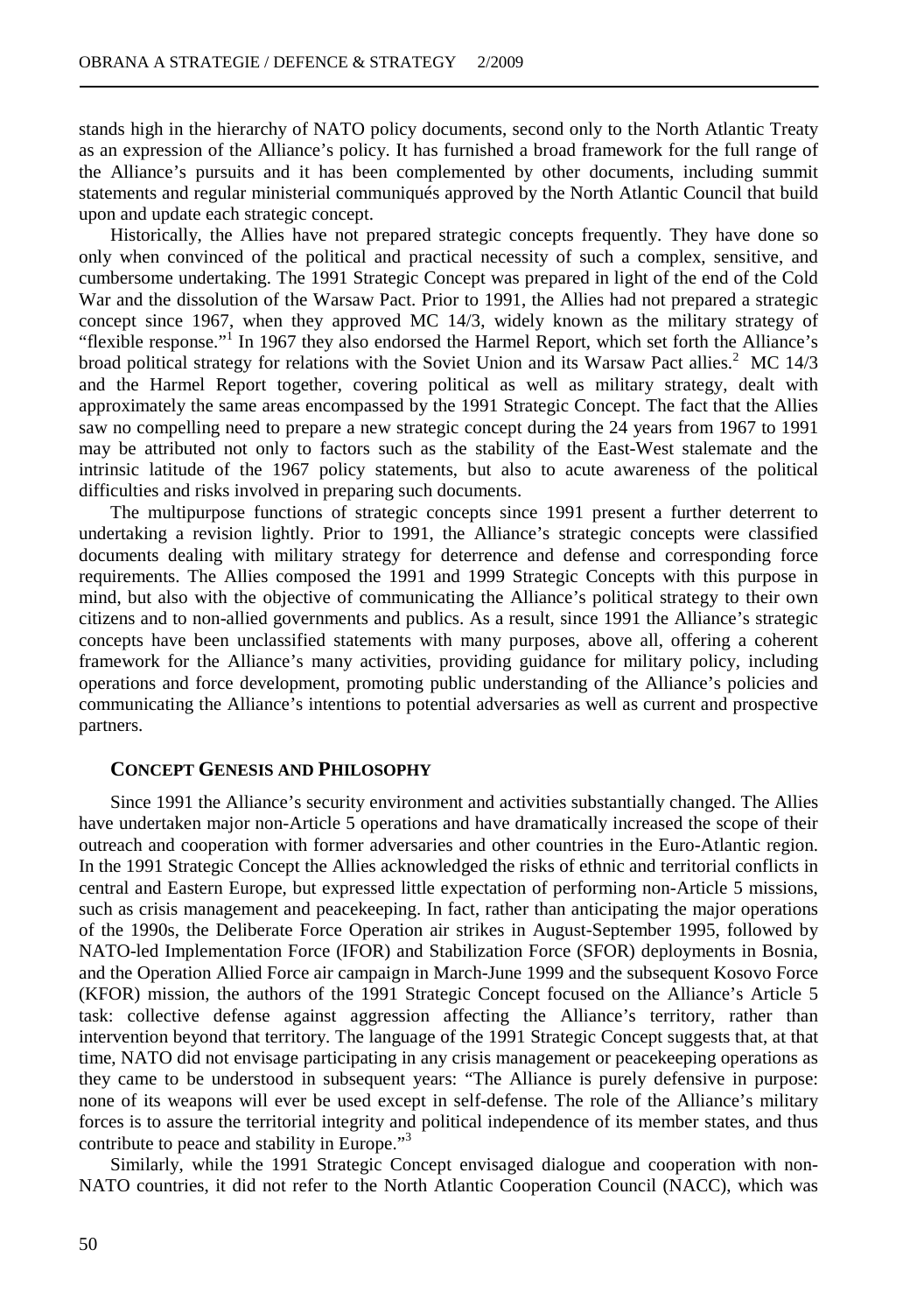not founded until the following month. The NACC was designed to promote constructive interactions with former adversaries, initially defined as former members of the Warsaw Pact.<sup>4</sup> When the Soviet Union disintegrated in December 1991, the NACC was expanded to include all former Soviet republics. In January 1994, moreover, NATO established the Partnership for Peace (PfP), a program of cooperation open to all countries in the Euro-Atlantic region, defined as the territory of the members of what was then called the Conference on Security and Cooperation in Europe  $(CSCE)$ <sup>5</sup>. In other words, PfP was (and remains) open to countries in addition to those that were formerly part of the Warsaw Pact or the USSR. NATO has offered its PfP Partners a security consultations pledge with wording similar to that in Article 4 of the North Atlantic Treaty.<sup>6</sup> In the Mediterranean Dialogue, founded in 1994, the Allies have pursued bilateral exchanges of views with several North African and Middle Eastern nations. In May 1997 the Alliance founded the Euro-Atlantic Partnership Council, which replaced the NACC and brought together the Allies and all PfP members. During the 1990s the Alliance also substantially deepened its interactions with Russia and Ukraine. It was accordingly appropriate that the Alliance first publicly announced its intention to examine the 1991 Strategic Concept with a view to updating it in the May 1997 NATO-Russia Founding Act.

One of the main features of the 1999 Strategic Concept remains its redefinition of the Alliance's fundamental security tasks. The Allies deleted the references in the 1991 Strategic Concept to maintaining "the strategic balance within Europe," which Moscow had found so offensively reminiscent of the Cold War.<sup>7</sup> Three missions remained essentially unchanged in the 1991 and 1999 Strategic Concepts: serving as a forum for consultation, providing for collective defense, and supplying "one of the indispensable foundations for a stable Euro-Atlantic security environment, based on the growth of democratic institutions and commitment to the peaceful resolution of disputes, in which no country would be able to intimidate or coerce any other through the threat or use of force."<sup>8</sup> To reflect the Alliance's principal new post 1991 activities, the 1999 Strategic Concept listed two additional fundamental security tasks: crisis management, including conflict prevention and crisis response operations; and partnership, including dialogue and cooperation, with other nations in the Euro-Atlantic region.<sup>9</sup>

The Allies finessed without resolving the most controversial issue at hand when they composed the 1999 Strategic Concept: the legitimacy of using force in non-Article 5 operations (that is, for purposes other than self-defense) without an explicit mandate from the UN Security Council. "NATO recalls its offer, made in Brussels in 1994, to support on a case-by-case basis in accordance with its own procedures, peacekeeping and other operations under the authority of the UN Security Council or the responsibility of the OSCE, including by making available Alliance resources and expertise. In this context NATO recalls its subsequent decisions with respect to crisis response operations in the Balkans."<sup>10</sup> In the latter sentence the Allies acknowledged obliquely that they had used force in the Kosovo conflict without an explicit authorization from the UN Security Council. While all Allies held that Operation Allied Force was justified on grounds of humanitarian necessity, some Allies also based their policy on interpretations of relevant UN Security Council resolutions, including Resolution 1199 of 23 September 1998, although no UNSC resolution explicitly authorized the Alliance's use of force in the Kosovo conflict. The Allies agreed that they had an "appropriate" or "sufficient legal base in international law" for their use of force, but they did not agree on its specific content. The Allies were therefore not able to make a common declaration about the official legal basis for their use of force. Each Ally was responsible for formulating its own national justification, and some Allies chose to make reference both to humanitarian necessity and the UN Security Council resolutions.<sup>11</sup> Several Allies declared that NATO's use of force in the Kosovo conflict was an exceptional case that should not be regarded as a precedent, but no such statement was included in the 1999 Strategic Concept.

The 1999 Strategic Concept also differed from its predecessor in devoting more attention to efforts to promote nonproliferation and to deter and counter the proliferation of weapons of mass destruction (WMD), and this extended to defining the preferred characteristics of Allied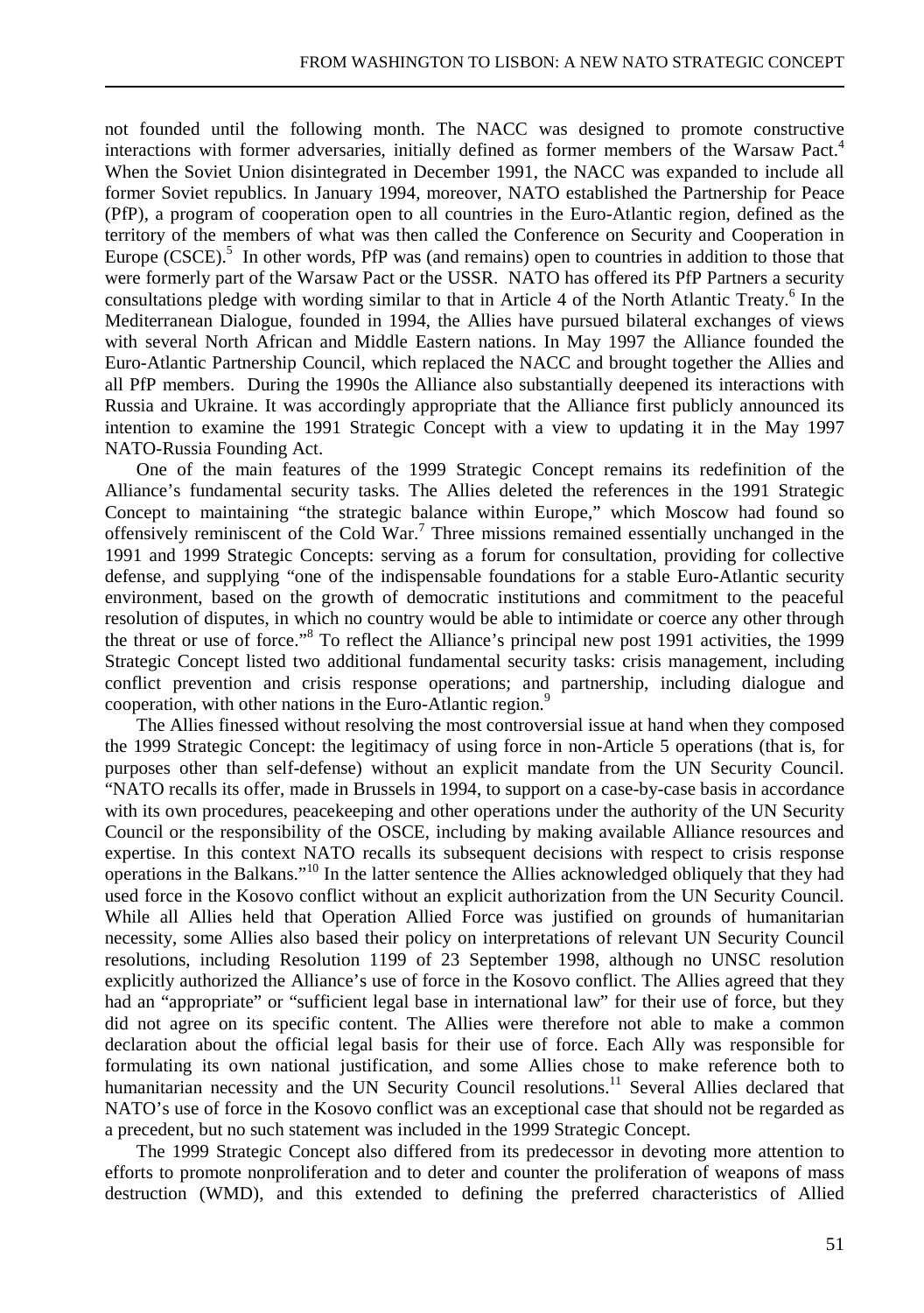conventional forces. "As NATO forces may be called upon to operate beyond NATO's borders, capabilities for dealing with proliferation risks must be flexible, mobile, rapidly deployable and sustainable."<sup>12</sup> The discussion of nuclear forces nonetheless remained almost unchanged in the 1991 and 1999 Strategic Concepts. The most noteworthy revisions included the judgment in 1999 by the Allies concerned that "The circumstances in which any use of nuclear weapons might have to be contemplated by them are extremely remote", and their announcement that "NATO's nuclear forces no longer target any country."<sup>13</sup> At the same time, the Allies tacitly endorsed a role for nuclear forces in deterring WMD proliferants, if one assumes that official references to "forces" encompass these capabilities. According to the 1999 Strategic Concept, "The Alliance's forces contribute to the preservation of peace, to the safeguarding of common security interests of Alliance members, and to the maintenance of the security and stability of the Euro-Atlantic area. By deterring the use of NBC weapons, they contribute to Alliance efforts aimed at preventing the proliferation of these weapons and their delivery means."<sup>14</sup>

#### **NEW STRATEGIC CONCEPT: SUPERFLUOUS?**

The terrorist attacks against the United States on 11 September 2001 led to the first invocation of Article 5 of the North Atlantic Treaty in history. The Allies promptly took a number of measures, some of which have continued to this day, such as Operation Allied Endeavor, the maritime security effort in the Mediterranean. If the 1999 Strategic Concept were to be re-written today, it would accord much more attention to terrorist threats than seemed necessary in 1998- 1999. However, the 1999 Strategic Concept calls for protecting "the Alliance's forces and infrastructure against terrorist attacks," and notes that "non-state adversaries may try to exploit the Alliance's growing reliance on information systems through information operations designed to disrupt such systems."<sup>15</sup> It even highlights the dangerous prospect of links between terrorists and WMD proliferation: "Commodities and technology that could be used to build these weapons of mass destruction and their delivery means are becoming more common, while detection and prevention of illicit trade in these materials and know-how continues to be difficult. Non-state actors have shown the potential to create and use some of these weapons."<sup>16</sup>

The North Atlantic Treaty and the 1999 Strategic Concept have thus provided points of departure for the Alliance's actions in response to terrorist threats. The Allies have, for example, built upon these documents to formulate a path-breaking and multi-faceted Military Concept for Defense Against Terrorism.<sup>17</sup> In other words, despite the sketchy perfunctory treatment of terrorism in the 1999 Strategic Concept, the Allies have been able to move forward on a number of fronts in the campaign against terrorism. Moreover, with regard to proliferation, the 1999 Strategic Concept referred to the need to improve the Alliance's defense posture against WMD delivery means, "including through work on missile defenses."<sup>18</sup> In November 2002, at the Prague Summit the Allies went beyond Theater Ballistic Missile Defense for the protection of deployed forces when they decided "to examine options for protecting Alliance territory, forces and population centers against the full range of missile threats."<sup>19</sup>

The 1999 Strategic Concept says less about possible activities beyond the Euro-Atlantic region than would be said in a new concept, but it is nonetheless remarkably explicit about such options. It notes that the achievement of one of the Alliance's longstanding aims "a just and lasting peaceful order in Europe", "can be put at risk by crisis and conflict affecting the security of the Euro-Atlantic area."<sup>20</sup> For this reason, the Alliance expressed "determination to shape its security environment and enhance the peace and stability of the Euro-Atlantic area.<sup>"21</sup> Indeed, in addition to hedging against the risk of armed attack on Allies, "Alliance security must also take account of the global context. Alliance security interests can be affected by other risks of a wider nature, including acts of terrorism, sabotage and organized crime, and by the disruption of the flow of vital resources."<sup>22</sup> Such principles have provided an adequate basis for the Alliance to provide support and leadership for the International Security Assistance Force (ISAF) in Kabul and other activities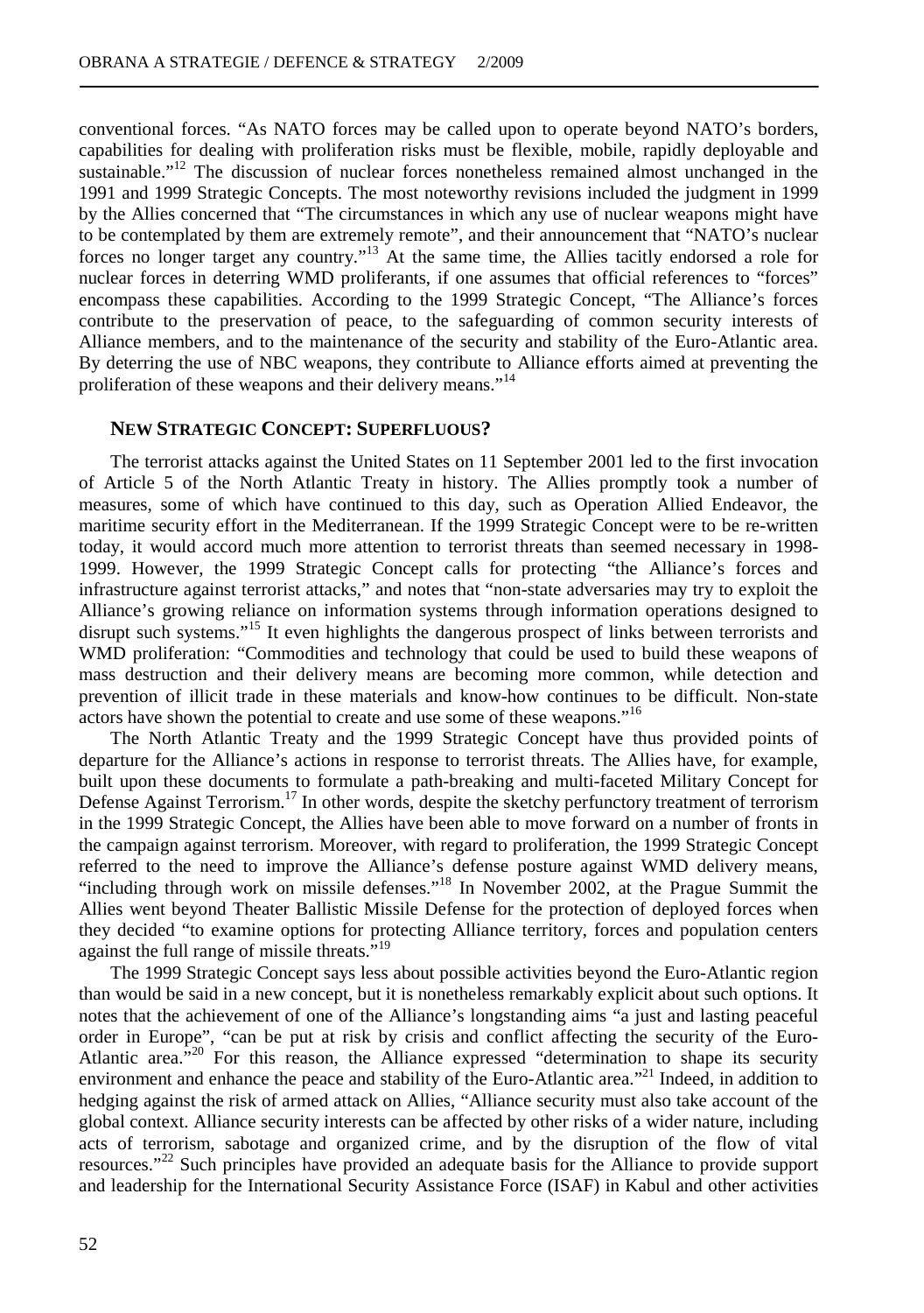in Afghanistan, as well as training for Iraqi security forces (NTM-I). The principles are general enough to provide scope for further activities outside the Euro-Atlantic area, should the Allies choose to undertake them. Only the strict pursuit of an enhanced Mediterranean Dialogue and the Istanbul Cooperation Initiative, launched by the Allies in 2004, may eventually create grounds for recasting part of the 1999 Strategic Concept into the new one.

The Alliance's continuing enlargement process presents no grounds for revising the 1999 Strategic Concept. This process remains governed by the Alliance's September 1995 document Study on NATO Enlargement. In adopting the 1999 Strategic Concept at the Washington Summit, the Allies also established the Membership Action Plan (MAP) as a systematic method of supplying "advice, assistance and practical support" to candidates for membership. $^{23}$  The 1999 Strategic Concept affirms that "no European democratic country whose admission would fulfill the objectives of the Treaty will be excluded from consideration,"<sup>24</sup> and it is not clear what a new Strategic Concept will add to the agreed principles and the MAP.

When the Allies put the current Strategic Concept into final form in April 1999, the European Union's formulation of its European Security and Defense Policy (ESDP) was at an early stage. Britain and France had called for an ESDP at their December 1998 Saint-Malo summit, but certain basic principles and modalities, notably regarding the Western European Union's future, did not receive formal approval until the June 1999 European Council in Cologne. It is for this reason that the 1999 Strategic Concept still refers to the obsolete notion of a European Security and Defense Identity (ESDI) "to be developed within NATO" and to "close cooperation between NATO, the WEU and, if and when appropriate, the European Union."<sup>25</sup> However, in the April 1999 Washington Summit Communiqué the Allies simultaneously approved fundamental guidelines for the development of effective NATO-EU cooperation. These guidelines, including "assured EU access to NATO planning capabilities able to contribute to military planning for EU-led operations" and "the presumption of availability to the EU of pre-identified NATO capabilities and common assets for use in EU-led operations,"<sup>26</sup> have been incorporated into the EU-NATO Berlin Plus agreements. In other words, despite its outdated references to ESDI and the WEU, the 1999 Strategic Concept has not constituted an impediment to the development of NATO-EU cooperation in support of the EU's ESDP, including NATO support for the EU peacekeeping operation (ALTHEA) in Bosnia that replaced SFOR in December 2004.

In Pratica di Mare, close to Rome, the Allies and the Russian Federation agreed in May 2002 to replace their Permanent Joint Council with a NATO-Russia Council based on new decision-making principles, (in the new decision-making mechanism, the NATO Secretary General chairs the NATO-Russia Council replacing the "troika" chair of the previous Permanent Joint Council and members act in their national capacities, with no pre-coordination of NATO positions), but the basic document governing the relationship remains the May 1997 NATO-Russia Founding Act. As noted in the May 2002 document establishing a "new quality" in the relationship and outlining the new decision-making mechanism, the NATO-Russia Council "will focus on all areas of mutual interest identified in Section III of the Founding Act, including the provision to add other areas by mutual agreement."<sup>27</sup> The list of areas for consultation and cooperation in the "new quality" declaration is for the most part a selection from the more extensive list in the Founding Act. Indeed, the only areas listed in the "new quality" document that are not in Section III of the Founding Act are "search and rescue at sea" and the vaguely worded "new threats and challenges" paragraph; and the part of the latter paragraph dealing with "civil and military airspace controls" is covered in Section III of the Founding Act. In short, the Founding Act remains the bedrock declaration of political intent defining NATO-Russia relations**.**

It is not also clear what a new Strategic Concept will add regarding Russia, unless a dramatic deterioration in NATO-Russia relations is suspected, something which is not realistically foreseeable at present. Even in this regard, however, the 1999 Strategic Concept contains subtle references to such a contingency, notably in its observation that "The existence of powerful nuclear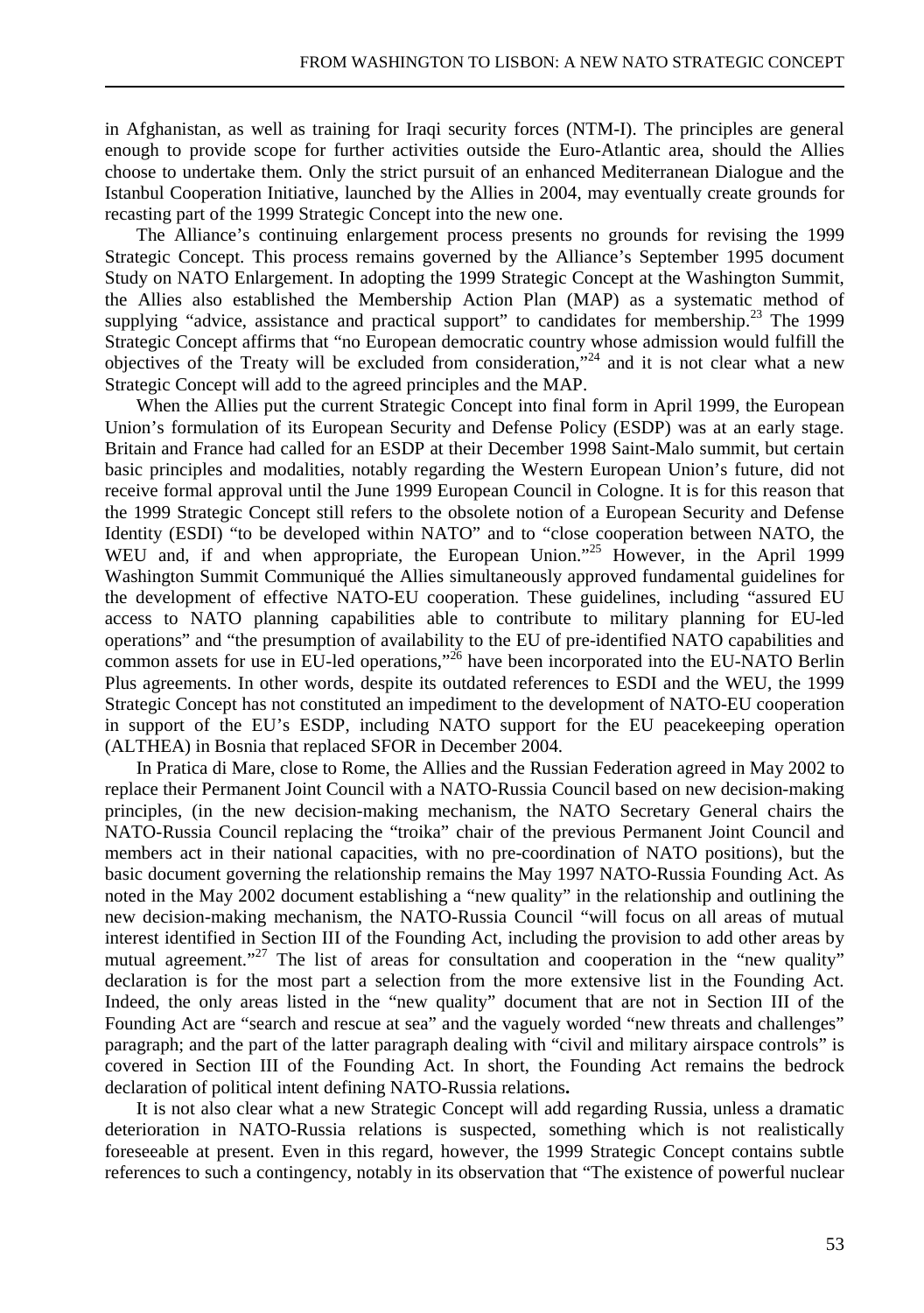forces outside the Alliance constitutes a significant factor which the Alliance has to take into account if security and stability in the Euro-Atlantic area are to be maintained."<sup>28</sup>

## **NEW STRATEGIC CONCEPT: ILL-TIMED?**

As a hidden agenda in the background of the political scene, some NATO allied governments generally regard the preparation of a new strategic concept as inopportune and counterproductive at present, largely because of the sensitivity of several issues in the post-Iraq War context. Launching a new strategic concept review could re-open wounds and revive the intense controversies of 2002- 2003. This would be contrary to the reconciliation in trans-Atlantic relations that Allied governments would prefer to pursue. The divisive issues include how to assess and deal with threats and risks, including those involving terrorism and WMD proliferation, and whether and to what extent NATO governments should intervene to change regimes and promote democratization.

These issues are sensitive because they could reignite the disputes preceding the Iraq war. While Allies that argued that the threat of Saddam Hussein's government developing WMD was effectively contained by the inspections and sanctions, they have little interest in revisiting the prewar debate and thereby complicating reconciliation with London and Washington. The issues raised in that debate remain relevant including the legitimacy and prudence of strategies of preemption and preventive war. With respect to Iran, for example, it has long been apparent that major Allied governments agree that Tehran should be persuaded not to acquire nuclear enrichment facilities that would enable it to produce fissile materials and nuclear weapons. European governments have favored negotiations, reassurance, and positive inducements, while the United States has not excluded taking the question to the UN Security Council or use of force (particularly during the Bush administration). However, European and US officials appear to be closer to reaching a consensus on how to deal with the Iranian nuclear challenge.

How to justify and legitimize the threat or use of force has remained sensitive since the Kosovo conflict. Non-Article 5 contingencies involving the threat or use of force are inherently more controversial than collective defense, because no Ally has been directly attacked. As a result, Allies have to decide whether specific conflicts truly constitute threats to their values and interests that would justify the risks and responsibilities of intervention and whether particular emerging dangers of terrorist attacks and WMD proliferation call for preventive or preemptive action. The latter dangers are evidently situated closer to the Article 5 pole of the spectrum, but it is politically more difficult for democracies to initiate military action than to respond to attacks. A number of Allied observers are consequently wary of renewing discussion of these fundamental principles, particularly at present; and they doubt if it would be constructive to seek greater precision than may be found in the vague formulas of the 1999 Strategic Concept concerning the legitimacy of resorting to force.

Given the continued commitment of the United States to the principles articulated in the 2006 National Security Strategy, such as preemption, some Allied observers are concerned that initiating a new strategic concept review will offer Washington an opportunity to shape and drive NATO policy in directions they do not favor. In effect, a new strategic concept review might force them to choose between actively resisting US policy prescriptions regarding strategy, operations distant from Europe and political order in the broader Middle East and beyond or grudgingly accepting abstract principles they regard as potentially dangerous grounds for future disagreements about how to handle actual cases. The argument of political inopportuneness can always be raised, because discord among the Allies has been almost constant since the Alliance's formation. If one waited for a time of relative harmony to undertake the process of revising the strategic concept, it might never get done. Moreover, even if the intra-Alliance political circumstances appeared propitious at the outset of the process, they might soon be thrust into turbulence by unexpected rifts.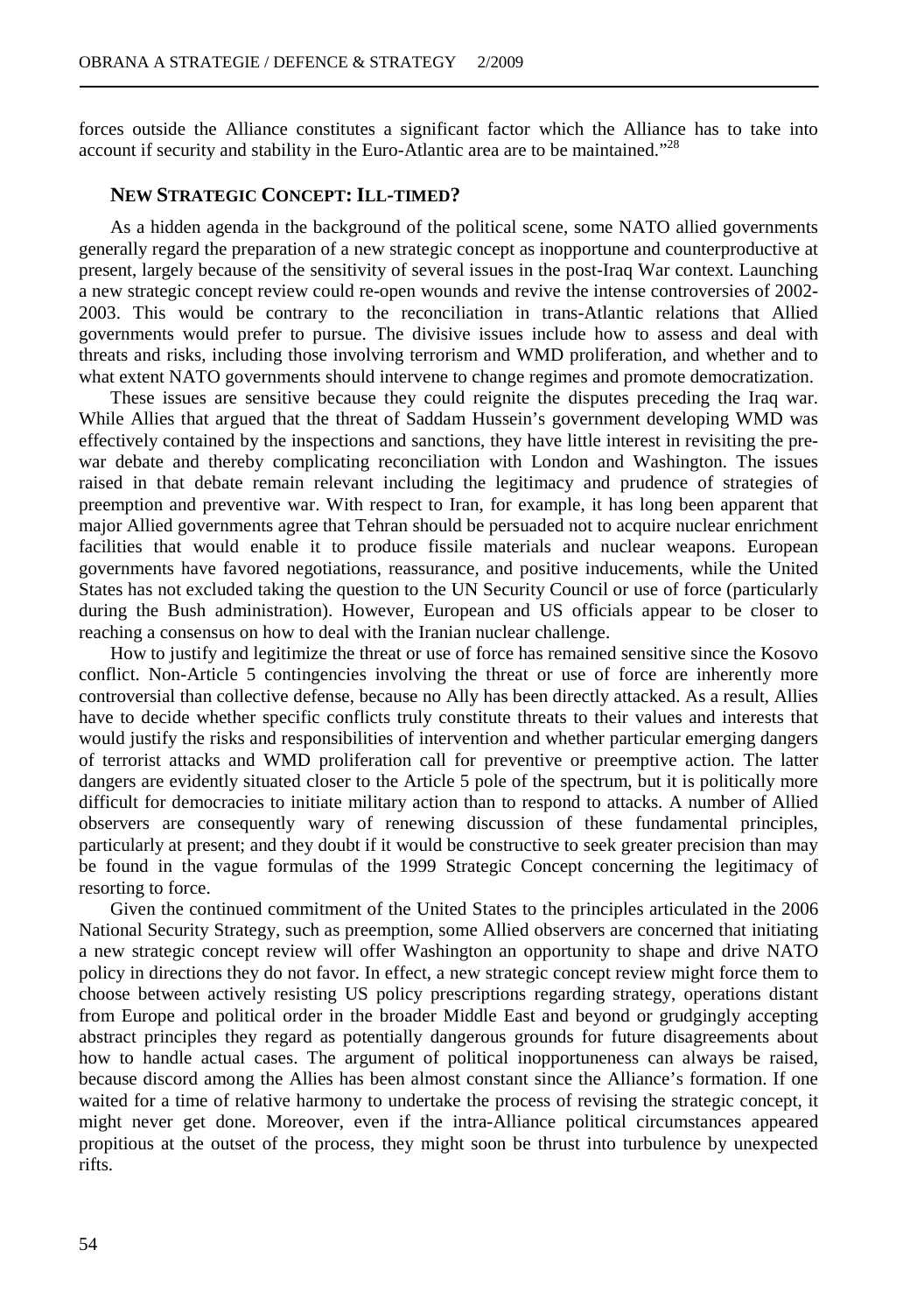A stronger argument for the inopportuneness of a new strategic concept review resides in the fact that the Allies already have a full and ambitious agenda. If the 1999 Strategic Concept is in fact quite adequate for all currently foreseeable purposes, launching a new review would be a distracting diversion of political and bureaucratic capital better applied elsewhere. The more urgent tasks on the Alliance's agenda may include narrowing the investment and capabilities gaps among the Allies; improving the usability, interoperability, deployability and sustainability of Allied forces; conducting the missions in Afghanistan, the Balkans, and Iraq; and pursuing outreach programs, notably with Russia and Ukraine and in the Mediterranean Dialogue and the Istanbul Cooperation Initiative.

The Allies have already proven their capacity to build on the 1999 Strategic Concept and to adapt it to new circumstances and requirements. At the Istanbul Summit, heads of state and government directed the North Atlantic Council produced Comprehensive Political Guidance (CPG) in support of the Strategic Concept for all Alliance capabilities issues, planning disciplines and intelligence, responsive to the Alliance's requirements.<sup>29</sup> The "opening of Pandora's Box" concern, which came up during the 1990-1991 and the 1998-1999 strategic concept reviews, has genuine validity. It should not be over-stated, however. Precisely because Alliance decisionmaking remains based on the consensus principle, governments will be able to block impulsive and reckless departures. Indeed, extremes of caution and vagueness constitute greater risks than impetuous and excessive adventurousness.

#### **WANTED: COMPENSATION FOR FLAWS**

Having recovered from one of the most severe transatlantic crises in history, NATO has been drifting into calmer waters. The current absence of a major Euro-Atlantic disagreement needs to be used for intense reflection on NATO's strategic and conceptual foundations. Transatlantic reconciliation notwithstanding, NATO is plagued by two closely intertwined difficulties. The first problem is that some European members of NATO in particular are less and less committed to the Alliance. For instance, promised force improvements in Afghanistan often remain a dead letter. As a result, NATO's SACEUR or Secretary General has to waste endless time to literally go begging for a few helicopters here or a few police units there. For many, some members of NATO seems to be "nice to have", but they do not appear to regard the alliance as the core of their security policy. What is worse, hardly anyone in NATO cares that they don't care, a classic circle of silence.

As a consequence, there is the second problem that NATO has lost its function as the primary forum for achieving political consensus on security questions. Slowly but steadily, NATO is improving its military capabilities. At the same time, there is less and less consensus on how and for what purposes these forces will be used. Does NATO have to tackle drug trafficking in Afghanistan or will NATO need to be more engaged militarily in Iraq or what about the security challenges beyond the classic NATO agenda (North Korea, Iran) and finally, what is NATO's view on the final political status of the Balkans? Regrettably, in the last three years there has not been a single NATO meeting at ambassadorial level dealing with Iran. Instead, Brussels is overburdened with day to day operations. How can an alliance which is hailed as the linchpin of Western security dare to ignore crucial issues like Iran?

Some have suggested a new Harmel Committee to develop suggestions on how to overcome these problems. Nevertheless the suggestion misses a crucial point. It is not so much the advice of experts that is needed, but action by the member states. There are NATO members actively blocking, for example, coordination between NATO and the EU because they want to block these developments and refuse to consult other partners effectively. Some of these countries are not likely to change their minds simply because politicians or committees say so – we may find many example cases from the NAC/PSC or other relevant subordinate Committees' daily routine meetings, being held in Brussels.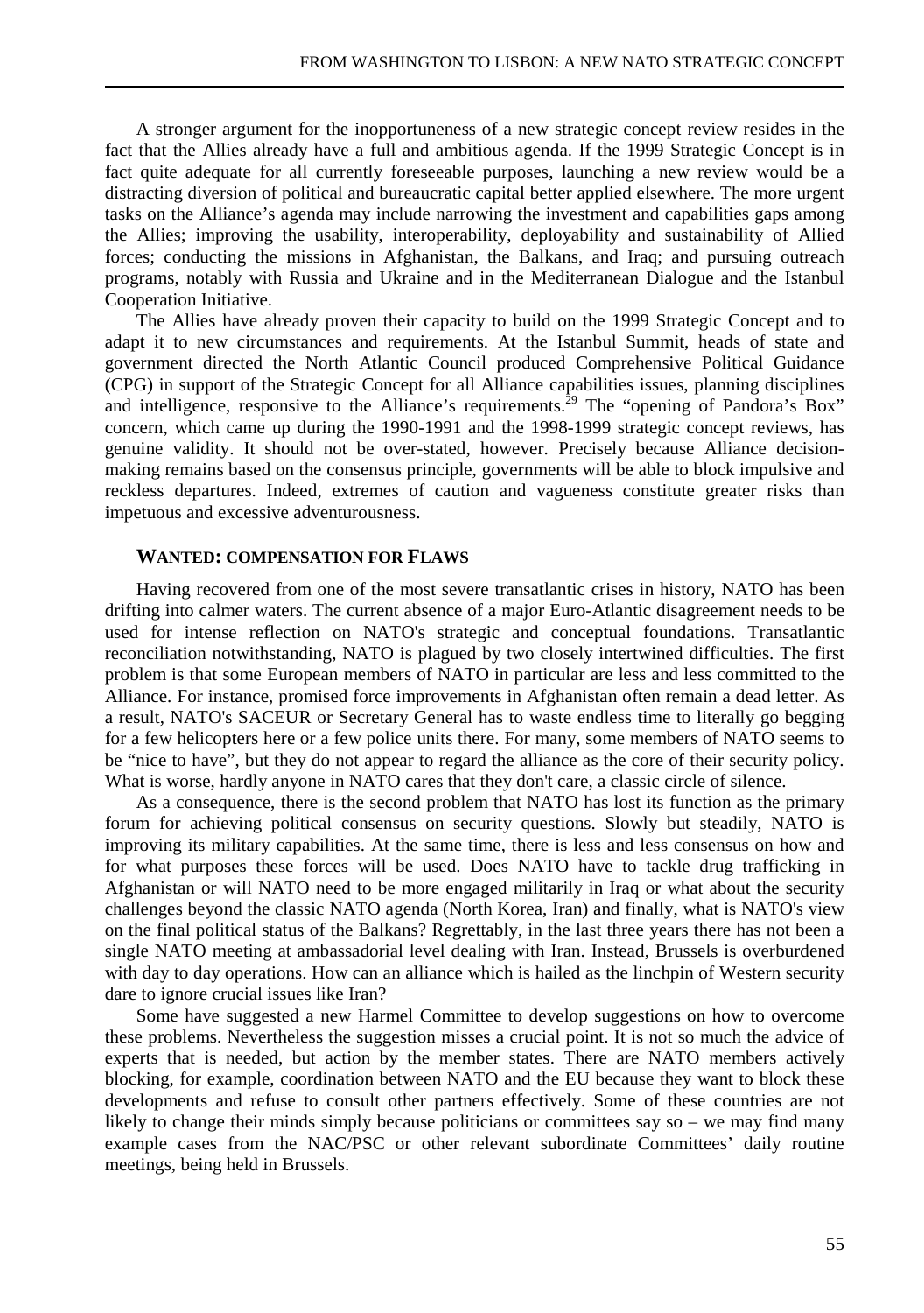## **GLOBAL, COMPLEX AND CHALLENGING ERA**

Over the last two decades NATO has adopted a number of tasks which were not foreseen in its initial design as a means for Western self determination and self defense against the Soviet threat. The fact that NATO has evolved from a Eurocentric defense alliance to a global security provider has blurred the lines between the various requirements of security, deterrence, defense or stability. In consequence, there is an urgent need to define NATO's role in the international security environment.

Although NATO is currently more active than ever before in its history, the positive attention it receives remains comparably low. The engagement of most publics in member nations in security policy requirements is traditionally limited, and thus it is still difficult to gather political support for providing sufficient resources for military operations. Many governments take the lack of interest of their electorates in defense issues for granted and refrain from any attempt to counter this trend. The consequences can be seen with regard to NATO's engagement in Afghanistan: fewer national governments make an effort to explain to their electorate the need for NATO to act far beyond its territorial borders.

#### **THE DIFFICULTIES ENVISAGED**

The new NATO strategy will have to take on both problems; the specification of the role of the Alliance and the promotion of its existence. To do so, it has to be a hybrid document, addressing the political and military decision making level in NATO as well as the publics inside and outside the Alliance. It has to provide strategic guidance and should be the foundation on which to build public support for security policy needs.

Why does a new strategic concept appear to be a feasible option and what steps should be done? Some may argue that NATO already has a viable strategy. Indeed, NATO already has a Strategic Concept, but this document was agreed upon in 1999, in the midst of the Kosovo war. That was before NATO took on a new type of peace enforcement in the Balkans, before September  $11<sup>th</sup>$ , that altered threat perceptions and the political priorities of the entire Western world, before NATO assumed a crucial role in Afghanistan, before the Iraq war led to a fundamental discussion on the role of "preemptive" defense and before NATO took in seven new members, a major increase which has led to severe problems of assimilation.

The problem is that none of these crucial security and defense related strategic developments are mirrored in NATO's present strategy. Furthermore, the United States and the European Union have come up with new post September 11<sup>th</sup> strategic documents which make the need for NATO's strategic adaptation even more pressing. Instead, NATO has only been able to agree on certain summit declarations, or individual documents such as the "Strategic Vision" paper released by SACT and SACEUR, but not on a cohesive new strategy. The reason is as simple as it is disastrous: it appears to be too cumbersome and too time consuming to work on a common wording. Moreover, there are concerns that a strategic debate could reveal just how deep the frictions in NATO really are, and could therefore lead to further transatlantic estrangement. However, NATO cannot escape the process of strategic adaptation, since shaky strategic foundations are an impediment to successful common action.

Is a new strategic concept a panacea for all difficulties? Of course not, but even an agonizing strategic debate with dissenting views and "agreements to disagree" would have at least two crucial advantages; a/ all NATO members would be forced to clarify and precisely express their own positions. Such transparency would increase the general pressure to adapt the individual engagement to commonly agreed positions. Free riding would become much more difficult; b/ by definition, NATO would become the center of the transatlantic security dialogue again. Furthermore, popular misperceptions of Europeans humbly accepting US orders would be countered.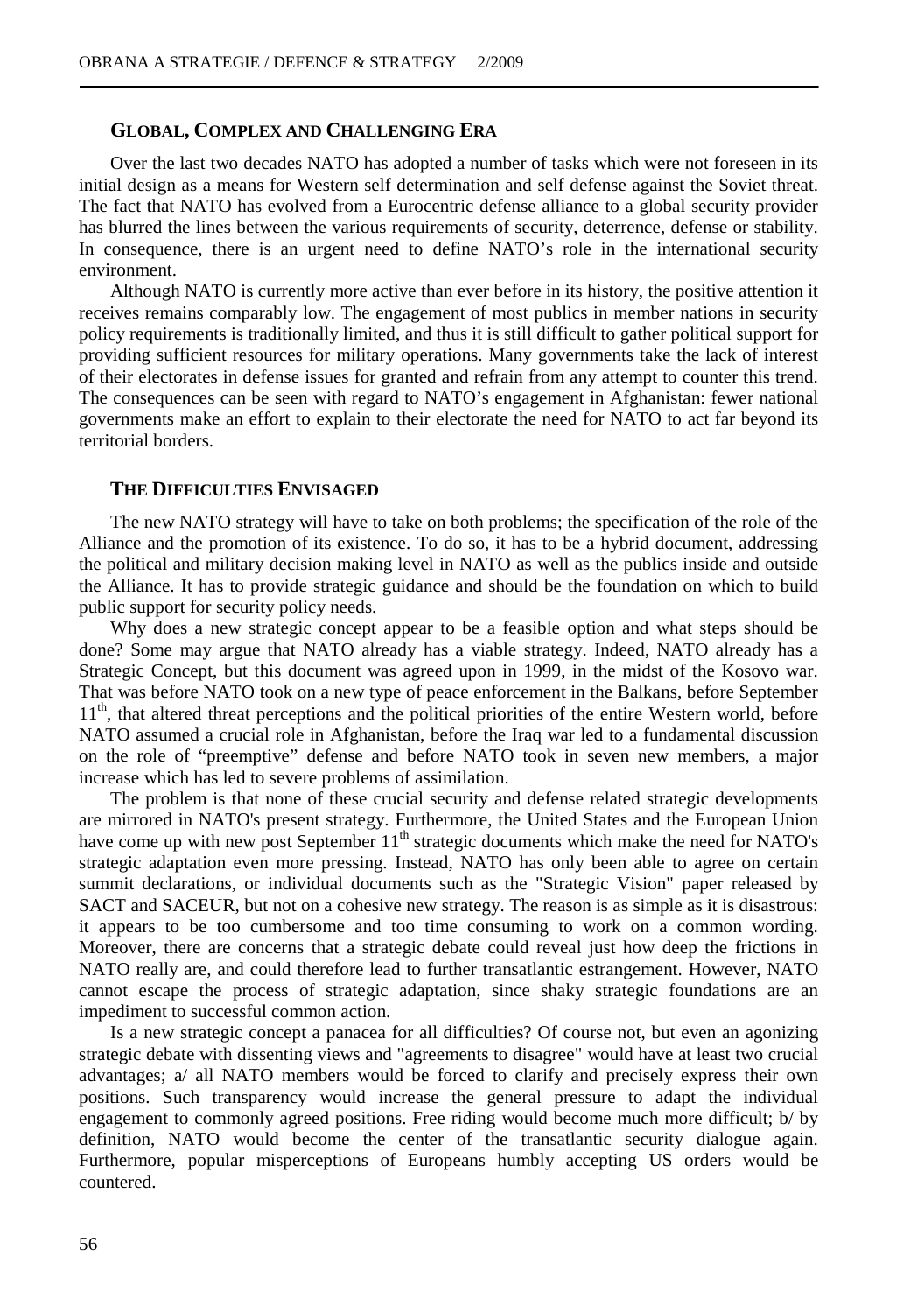Assuming that NATO agrees on such a strategic debate, what would its content be? What are the points to be tackled in a new strategic concept? Two fundamental insights, often disguised by political rhetoric, need to be taken into account. First, the incontestable dominance of the United States not only in military but also in economic and political terms is going to persist for many years to come. This American "hyperpower" is not per se "good" or "bad", but it has to be taken into account, whether one likes it or not. This has two vital implications, any future direction of NATO will be determined crucially by the national preferences of the United States and "multipolarity" in the sense of counterbalancing American supremacy is not going to happen any time soon, even if the call for a multipolar world is constantly repeated in Paris, Beijing or Moscow. Moreover, it is far from sure whether such a multipolar world with America, Europe, Russia, China, India and other potential "poles" would be a more stable one. Second, the buildup of a true European Security and Defense Policy will take longer than expected, since the EU member states are not prepared to bolster their ambitious political goals with adequate financial means. This has positive as well as negative implications. Positive, since the idea of ESDP being a counterweight to the perceived American hyperpower will remain an illusion. Negative, because the beneficial concept of ESDP providing synergetic means to complement American military capabilities will take longer to realize as well.

Given these fundamental factors, a new Strategic Concept will have to address the following questions as:

- Will it be possible to harmonize the different threat perceptions on both sides of the Atlantic? Apparently agreement has to be found between American hype on terrorism and European nonchalance with regard to pressing risks.
- Are stabilization and reconstruction operations a future priority of NATO, and if so, what are the political and military implications? Will NATO need not only a NATO Response Force (NRF) for the fighting business but also a NATO Stabilization Force? This would pose fundamentally new questions with regard to military requirements, training and operations.
- Will NATO become a "transatlantic clearinghouse" to discuss key security problems and then decide what coalition of the willing is going to cope with the problem? If so, how will this affect the character of NATO and its level of integration?
- Beyond nebulous summit declarations, what will NATO's role in the broader Middle East be? To what extent can the Istanbul Cooperation Initiative help the Alliance to become a factor of stabilization and democratization?
- Will further enlargement of NATO focus only on European states or will NATO also expand its membership to Israel or even to a democratic Iraq? What consequences will this have for the Washington Treaty?
- A not so remote issue: what will the future role of nuclear forces be? Can NATO still justify the presence of American nuclear weapons on European soil? Simple statements of "last resort" will not do the trick any more.
- How will NATO cope with the question of an anticipatory use of military force, i.e., preemption? $30$

## **CONCLUSION**

The Secretary General is in charge to finalize the new Strategic Concept. The last paragraph of the DAS contains carefully negotiated wording on how the new Strategic Concept will be drafted. While previous NATO core documents were drafted by the NATO Council, this time the NATO Secretary General is responsible for the process. According to the DAS, he will develop the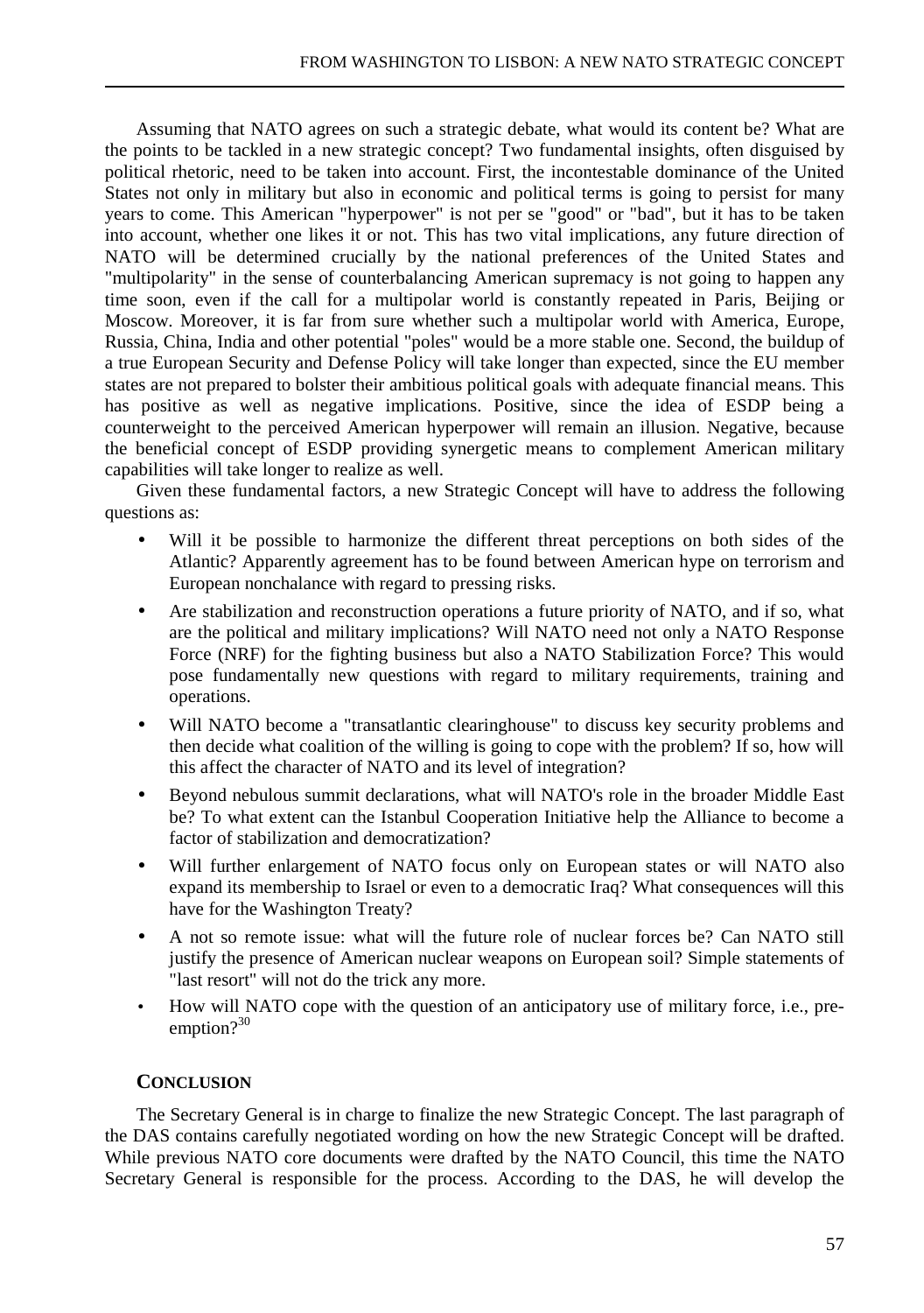strategy based on the Wise Men's suggestions and will keep the NATO Council "involved throughout the process". The deadline for the final document is cryptically formulated. It appears to be the next NATO summit in autumn 2010 in Lisbon. Apparently, in order to have some flexibility in case an agreement on the wording of the document cannot be reached, the DAS requires the Secretary General "to submit proposals for its implementation" by the time of the summit in Portugal.

The sore process of forging consensus on key strategic positions cannot be avoided. Even if NATO concludes some of the issues only at the lowest common denominator, it is the process, as much as the result that will count. A true strategic debate on the Alliance's role has been woefully lacking in NATO over the last ten years. Entering into such a debate will require each member state to clearly define its own positions and priorities and make them transparent. Speaking about approval by all member states, much will depend on the question of whether the new strategy will be an overhauled version of the 1999 Strategic Concept, or whether an at least partly new document will be written. So far, views in NATO on this question differ significantly. Some tend towards a "blank sheet approach" which takes a fresh look at future challenges and roles for the Alliance. The result would be a concise strategic guidance, much shorter than the 1999 strategy and tailored to NATO's missions in the  $21<sup>st</sup>$  century. Others opt for carefully polishing the existing Strategic Concept and just adapting those parts which have been overtaken by events, to keep the contested issues as limited as possible. Some of NATO's key members still seem to be undecided. On the one hand, they even publicly opt for a careful approach of simply polishing the existing strategy; on the other hand they constantly emphasize that NATO needs a "new" Strategic Concept.

The process leading to a new NATO strategy is in its initial stage. It remains to be seen whether the procedures currently envisioned can sustain the complex grid of NATO's decision making processes. A serious and thorough strategic discussion, despite all the dangers of displaying frictions and disunity, can already have a re-committing and re-engaging effect. In the wake of the fundamental changes in the international security landscape throughout the last decade, the expectations of a new Strategic Concept are very high. Given the wide spectrum of national preferences, regional priorities and political differences among 28 NATO member states, forging consensus will be an extremely demanding task. But NATO should not miss its goal of formulating a concise, coherent and forward looking strategic guidance that can satisfy political leaders, military planners and public elites at the same time.

## **NOTES**

 $\overline{a}$ 

<sup>1</sup> MC 14/3, *Overall Strategic Concept for the Defense of the North Atlantic Treaty Organization Area,* approved by the Defence Planning Committee in Ministerial Session on 12 December 1967, is available in Gregory W. Pedlow, ed., NATO Strategy Documents 1949-1969 (Brussels: NATO Information Service, 1997), pp. 345-370.

 $2$  The Harmel Report, named after Pierre Harmel, then the Belgian Foreign Minister, is available under its formal title, *The Future Tasks of the Alliance*, Report of the Council, Annex to the Final Communiqué of the Ministerial Meeting, December 13-14, 1967, in Texts of Final Communiqués, 1949-1974 (Brussels: NATO Information Service, 1975), pp. 198-202.

<sup>&</sup>lt;sup>3</sup> North Atlantic Council, Strategic Concept, 7 November 1991, paragraph 36.

<sup>4</sup> See Ronald D. Asmus, *Shattered Confidence in Europe*, The Washington Post, September 9, 2009.

 $<sup>5</sup>$  The CSCE became the Organization for Security and Cooperation in Europe (OSCE) in December 1994.</sup>

<sup>6</sup> The North Atlantic Council declared in January 1994: *NATO will consult with any active participant in the Partnership if that Partner perceives a direct threat to its territorial integrity, political independence, or security*" Partnership for Peace Framework Document, approved by the North Atlantic Council, 11 January 1994, par. 8.

<sup>&</sup>lt;sup>7</sup> North Atlantic Council, Strategic Concept, 7 November 1991, paragraphs 14, 21.

<sup>8</sup> Ibid, paragraph 10.

<sup>9</sup> Ibid, paragraph 10.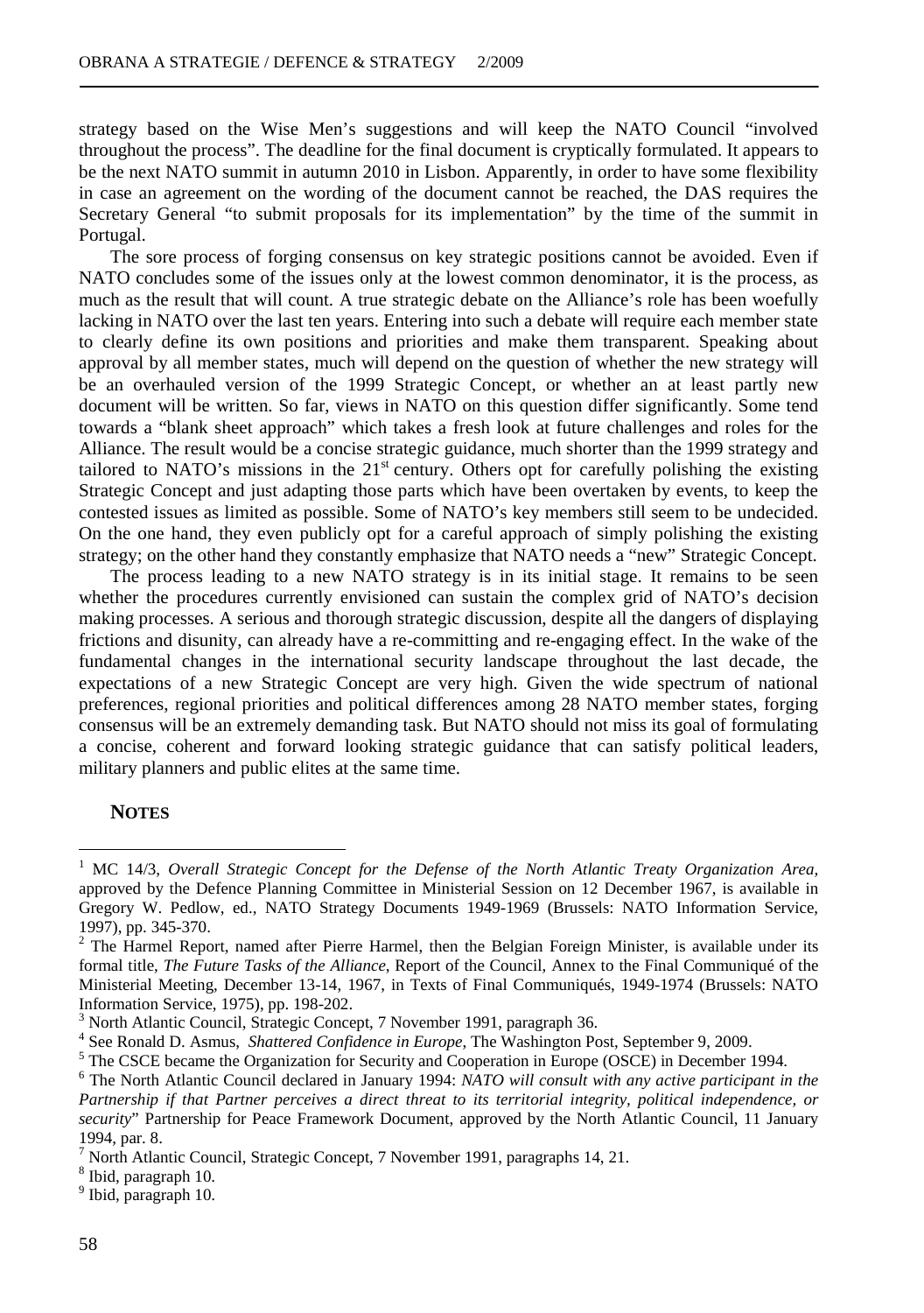$\overline{a}$ 

- <sup>12</sup> North Atlantic Council, Strategic Concept, 24 April 1999, paragraph 56.
- <sup>13</sup> North Atlantic Council, Strategic Concept, 24 April 1999, paragraph 64.

- <sup>15</sup> Ibid, paragraphs 53 and 23.
- <sup>16</sup> Ibid, paragraph 22.

<sup>17</sup> NATO's Military Concept for Defense Against Terrorism [online*]. International Military Staff*, October 2003, available at <www.nato.int/ims/docu/terrorism.htm>.

- <sup>18</sup> North Atlantic Council, Strategic Concept, 24 April 1999, paragraph 56.
- <sup>19</sup> North Atlantic Council, Prague Summit Declaration, 21 November 2002, paragraph 4g.
- <sup>20</sup> North Atlantic Council, Strategic Concept, 24 April 1999, paragraph 6.
- <sup>21</sup> North Atlantic Council, Strategic Concept, 24 April 1999, paragraph 12.
- <sup>22</sup> Ibid, paragraph 24.
- <sup>23</sup> North Atlantic Council, Washington Summit Communiqué, 24 April 1999, paragraph 7.
- <sup>24</sup> North Atlantic Council, Strategic Concept, 24 April 1999, paragraph 39.
- <sup>25</sup> Ibid, paragraph 30.
- <sup>26</sup> North Atlantic Council, Washington Summit Communiqué, 24 April 1999, paragraph 10.
- <sup>27</sup> *NATO-Russia Relations: A New Quality*, Declaration by Heads of State and Government of NATO Member States and the Russian Federation, 28 May 2002.
- <sup>28</sup> North Atlantic Council, Strategic Concept, 24 April 1999, paragraph 21.

<sup>29</sup> NATO Summit, Comprehensive Political Guidance, Endorsed by NATO Heads of State and Government, 29 November 2006, Riga.

<sup>30</sup> NECAS, Pavel. *Beyond tradition: New Alliance´s Strategic Concept*, p. 162.

#### **LITERATURE**

- [1] BUČKA, Pavel. Significant changes in NATO´s command structure. *5 th International conference New Challenges in the Field of Military Science 2007.* Budapešť, Hungary : Zrýnyi Miklós National Defence University, 2007. p. 8. ISBN 978-963-87706-3-9.
- [2] BUČKA, Pavel., SZABO, Stanislav. Security and defence policy of the Slovak Republic challenges for Armed Forces. *IVth International Symposium on Defence Technology 2006*, 19-20 Apr 2006 Budapest, Hungary : Zrýnyi Miklós National Defence University, 2006. 4 p. ISBN 1416-1443.
- [3] ČECH, Ľubomír. Od strategickej koncepcie 1999 po strategickú víziu 2004. *Strategická vízia NATO – výzva pre Ozbrojené sily SR :* zborník vystúpení zo seminára : 23. júna 2006, Liptovský Mikuláš : Národná akadémia maršala A. Hadika, 2006, pp. 4 -9.
- [4] EICHLER, Jan. *Mezinárodní bezpečnost na počátku 21. století.* Praha : Ministerstvo obrany České republiky - AVIS, 2006. 303 p. ISBN 80-7278-326-2.
- [5] FRANK, Libor., KHOL, Radek. Evropské bezpečnostní struktury. *Obrana a strategie.* 2003, roč. 3, č. 2, pp. 17-27.
- [6] HOFREITER, Ladislav. NATO v novom európskom bezpečnostnom systéme*. Zborník Vojenskej akadémie.* Liptovský Mikuláš : Vojenská akadémia, 1998. pp. 9-16. ISSN 1335- 0935.
- [7] HOFREITER, Ladislav. Security and securitology. *Science & Military*. 2006, Vol. 1, No. 1 pp. 79-82, ISSN 1336-8885.
- [8] *North Atlantic Treaty Organization* [online]. 2009. [cit. 2009-05-11]. Available on WWW: <http://www.nato.int/cps/en/natolive/news\_52838.htm?mode=pressrelease>.
- [9] KAMP, Karl H. Bush and the Future of NATO. *Defense News*, 21 February 2005.

<sup>&</sup>lt;sup>10</sup> Ibid, paragraph 31.

<sup>11</sup> LEURDIJK, Dick A. *NATO as a Subcontractor to the United Nations: The Cases of Bosnia and Kosovo*, pp. 130-132, 135-137.

<sup>14</sup> Ibid, paragraph 41.